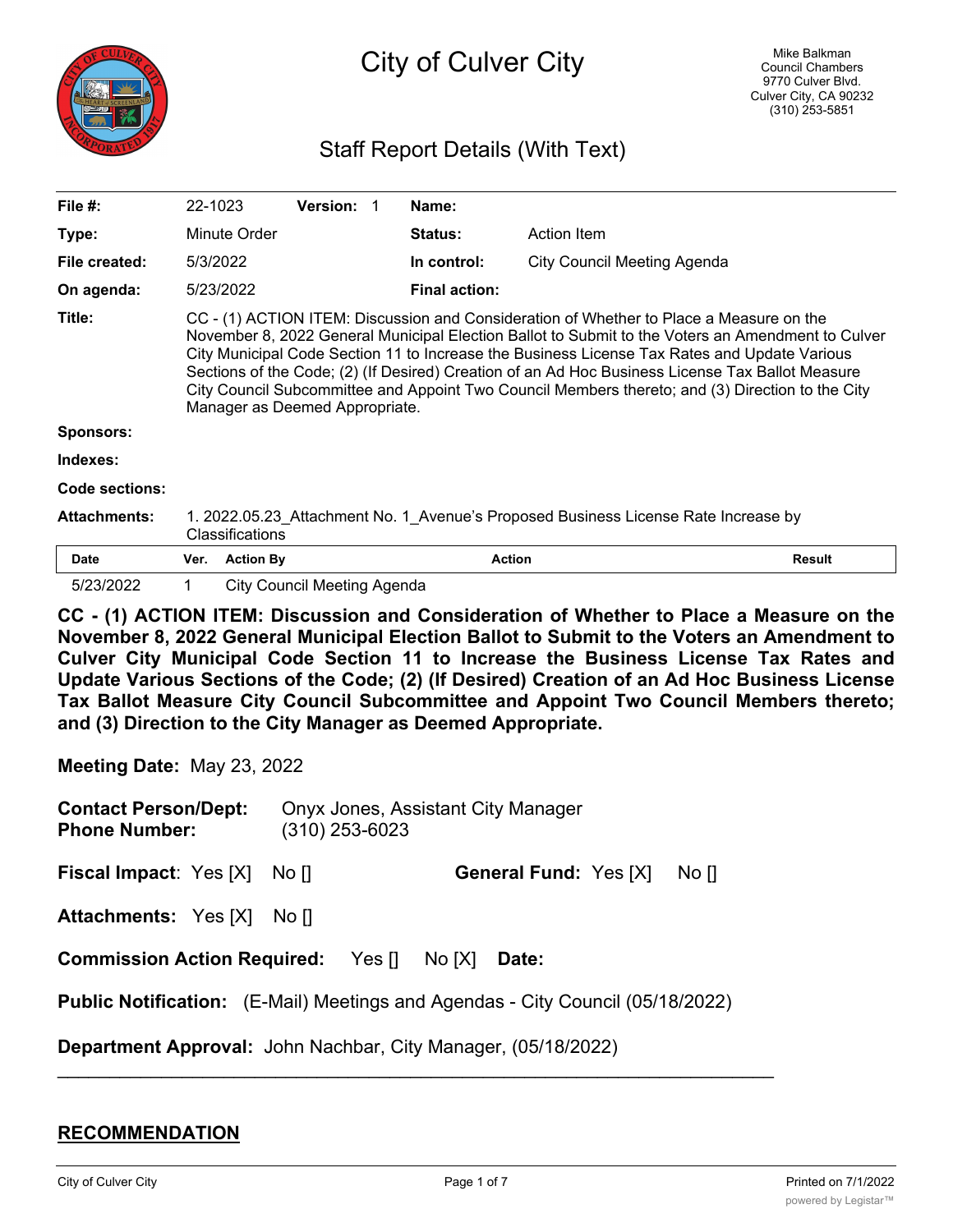Staff recommends City Council: (1) discuss and consider whether to place a Measure on the November 8, 2022 General Municipal Election Ballot to submit to the voters an amendment to Culver City Municipal Code Section 11 to increase the business license tax rates and update various sections of the code; (2) (if desired) create an Ad Hoc Business License Tax Ballot Measure City Council Subcommittee and appoint two Council Members thereto; and (3) direction to the City Manager as deemed appropriate.

#### **BACKGROUND**

The Culver City Municipal Code (CCMC) Chapter 11.01 (general licensing for businesses) has not been substantially updated since 1965. Charter cities, such as Culver City, may license, for revenue and regulation, and fix the licenses tax upon, every kind of lawful business transacted in the City, including shows, exhibitions, and games under the California Government Code 37100-37200.

The current business license tax rate structure is based on either gross receipts or a flat rate tax depending on the type of business activity. The following tax rates based on gross receipts are established in C.C.M.C 11.01.245 & 11.01.250 and are as follows:

- 1. GRT-A: \$1.00 for each \$1,000.00 (0.1%) or fraction thereof of gross receipts.
- 2. GRT-B: \$1.00 for each \$1,000.00 (0.1%) or fraction thereof of gross receipts.
- 3. GRT-C: \$3.00 for each \$1,000.00 (0.3%) or fraction thereof of gross receipts.
- 4. Various Flat Rate Tax applies to specific businesses

Although the following businesses and organizations are required to obtain a business tax certificate and any necessary permits, they are not required to pay a business tax:

- · Charitable organizations,
- Parks, recreation & community services contractors,
- · Employees; and
- · Homeowners' associations.

All other businesses must pay business license tax annually. In FY 2020/2021, business license tax revenue was \$12.56M and in FY 2019/2020 the revenue was \$13.54M. These amounts do not include business license fees or penalties. Business license revenue is a part of the General Fund and can be used for any General Fund expenses including emergency services.

#### **DISCUSSION**

As part of the 2018-2023 Culver City Strategic Plan, City Council directed staff to review the longterm financial stability of the City by reviewing existing sources of revenues. The business license tax was identified as one of the existing sources of revenues that should be reviewed for long-term financial stability.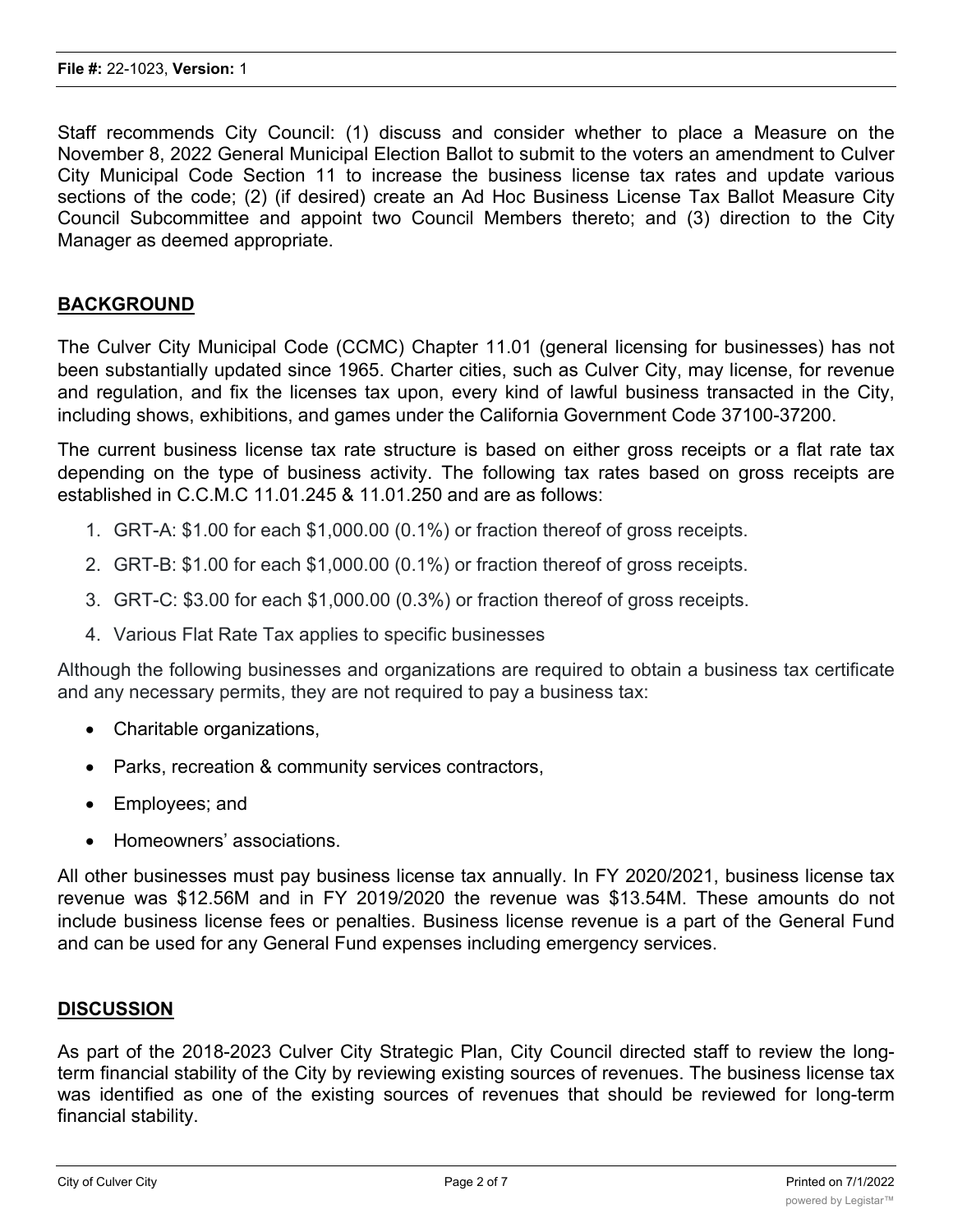#### **File #:** 22-1023, **Version:** 1

Staff hired Avenu Insight in 2019 to review the City's business license tax rates and make recommendations that would bring the City's rates in-line with the current market. Avenu reviewed the business license tax rates from cities in the Southern California area and chose the following neighboring cities as benchmark cities (Los Angeles, Santa Monica, Beverly Hills, Inglewood, and Hawthorne). See **Exhibit:1** for comparison of Culver City's tax rates with the benchmark cities. Exhibit:1 shows the benchmark cities business license rates were either equal to or higher than Culver City's tax rates. Culver City's rates for most categories are 0.1% with the exception of Medical/Professional and Oil Production Companies. Those tax rates are 0.3% and 1.8% respectively. All of the tax rates in Los Angeles, Santa Monica, and Inglewood are 0.1% or higher, with a majority of the rates being higher than 0.1%. The City of Hawthorne is the only City that charges 0.1% for all of its business license tax categories; however, they also have a flat fee of \$120 per business.

# **Exhibit 1:**

|                               |                    |                |                    |                | <b>Culver City Business License Rate Comparison with Other Cities</b> |          |                     |                 |                |                 |                |                 |                |
|-------------------------------|--------------------|----------------|--------------------|----------------|-----------------------------------------------------------------------|----------|---------------------|-----------------|----------------|-----------------|----------------|-----------------|----------------|
|                               | <b>Culver City</b> |                | <b>Los Angeles</b> |                | <b>Beverly Hills</b>                                                  |          | <b>Santa Monica</b> |                 | Inglewood      |                 | Hawthorne      |                 |                |
| Classification                | <b>Flat Fee</b>    | <b>GR Rate</b> | <b>Flat Fee</b>    | <b>GR Rate</b> | <b>Flat Fee</b>                                                       | # of Emp | <b>GR Rate</b>      | <b>Flat Fee</b> | <b>GR Rate</b> | <b>Flat Fee</b> | <b>GR Rate</b> | <b>Flat Fee</b> | <b>GR Rate</b> |
| Contractors                   |                    | 0.10%          |                    | 0.26%          | \$75.00                                                               |          | 0.10%               | \$75.00         | 0.30%          | \$93.50         | 0.11%          | \$120.00        | 0.10%          |
| <b>Medical Facilities</b>     |                    | 0.10%          |                    | 0.10%          |                                                                       |          | 0.10%               | \$75.00         | 0.30%          | \$33.00         | 0.17%          | \$120.00        | 0.10%          |
| <b>Residential Care</b>       |                    | 0.10%          |                    | 0.10%          |                                                                       |          | 0.10%               | \$75.00         | 0.30%          | \$33.00         | 0.17%          | \$120.00        | 0.10%          |
| <b>Child Care Facilities</b>  |                    | 0.10%          |                    | 0.10%          |                                                                       |          | 0.10%               | \$75.00         | 0.13%          | \$33.00         | 0.17%          | \$120.00        | 0.10%          |
| Theater                       |                    | 0.10%          |                    | 0.13%          |                                                                       |          | 0.10%               | \$75.00         | 0.13%          | \$22.00         | 0.12%          | \$120.00        | 0.10%          |
| Rental - Residential          |                    | 0.10%          |                    | 0.13%          |                                                                       |          | 1.20%               | \$75.00         | 0.13%          | \$20.00         |                | \$120.00        | 0.10%          |
| Rental - Commercial           |                    | 0.10%          |                    | 0.13%          |                                                                       |          | 2.35%               | \$75.00         | 0.13%          | \$22.00         | 0.12%          | \$120.00        | 0.10%          |
| <b>Restaurants</b>            |                    | 0.10%          |                    | 0.13%          | \$75.00                                                               |          | 0.10%               | \$75.00         | 0.13%          | \$22.00         | 0.12%          | \$120.00        | 0.10%          |
| Retail                        |                    | 0.10%          |                    | 0.13%          | \$75.00                                                               |          | 0.10%               | \$75.00         | 0.13%          | \$22.00         | 0.12%          | \$120.00        | 0.10%          |
| Personal Services             |                    | 0.10%          |                    | 0.36%          |                                                                       |          | 0.10%               | \$75,00         | 0.30%          | \$22.00         | 0.12%          | \$120.00        | 0.10%          |
| All Other/General Business    |                    | 0.10%          |                    | 0.36%          |                                                                       |          | 0.10%               | \$75.00         | 0.30%          | \$22.00         | 0.12%          | \$120.00        | 0.10%          |
| Medical & Professional        |                    | 0.30%          |                    | 0.45%          | \$1,464.00                                                            | 25       |                     | \$75,00         | 0.50%          | \$33.00         | 0.17%          | \$120,00        | 0.10%          |
| Professional 2                |                    | 0.10%          |                    | 0.45%          | \$1,464.00                                                            | 25       |                     | \$75.00         | 0.50%          | \$33.00         | 0.17%          | \$120.00        | 0.10%          |
| Auto Parking Lot              | \$36               | 0.36%          |                    | 0.36%          |                                                                       |          | 0.10%               |                 | 10.00%         | \$22.00         | 0.12%          | \$120.00        | 0.10%          |
| Landscapers & Gardeners       | \$36               |                |                    | 0.36%          |                                                                       |          | 0.10%               | \$75.00         | 0.30%          | \$22.00         | 0.12%          | \$120.00        | 0.10%          |
| Video/ Pic Production-in City |                    | 0.10%          |                    | 0.13%          |                                                                       |          | 0.10%               | \$75.00         | 0.30%          | \$220.00        |                | \$120.00        | 0.10%          |
| Handbill Dist.                | \$60               |                |                    | 0.36%          |                                                                       |          | 0.10%               | \$50.00         |                | \$22.00         |                | \$120.00        | 0.10%          |
| Vending & Arcade Machine      | \$120              |                |                    | 0.26%          |                                                                       |          | 0.10%               | \$25.00         |                | \$49.50         | 0.17%          | \$120.00        | 0.10%          |
| Vehicle Business              | \$250              |                |                    | 0.36%          |                                                                       |          | 0.10%               | \$50.00         |                | \$88.00         |                | \$120.00        | 0.10%          |
| Oil Production                |                    | 1.80%          |                    | 0.36%          |                                                                       |          | 0.10%               | \$75.00         | 0.30%          | \$22.00         | 0.12%          | \$120.00        | 0.10%          |
| Rentals - Hotels              |                    | 0.10%          |                    | 0.36%          |                                                                       |          | 0.10%               | \$75.00         | 0.30%          | \$22.00         | 0.12%          | \$120.00        | 0.10%          |
| <b>Utilities</b>              |                    | 0.10%          |                    | 0.36%          |                                                                       |          | 0.10%               | \$75.00         | 0.30%          | \$22.00         | 0.12%          | \$120.00        | 0.10%          |
| Warehouse                     |                    |                |                    | 0.36%          |                                                                       |          | 0.10%               | \$75.00         | 0.30%          | \$22.00         | 0.12%          | \$120.00        | 0.10%          |
| X-mas Decorations             | \$42               |                |                    | 0.36%          |                                                                       |          | 0.10%               | \$75.00         | 0.30%          | \$22.00         | 0.12%          | \$120.00        | 0.10%          |

Avenu Insight's report also provided various calculations to show the City how much estimated business license tax revenue would have been received if the City adopted the same tax rate structures as the benchmark cities. **Exhibit:2** uses Culver City's gross receipts data reported on the 2021 business tax renewal notices to arrive at the estimated annual business license revenue for each benchmark City.

Avenu Insight also provided their recommendation for a new proposed business license tax rate structure (see **Attachment No.1**). They proposed ten different business license tax rates for gross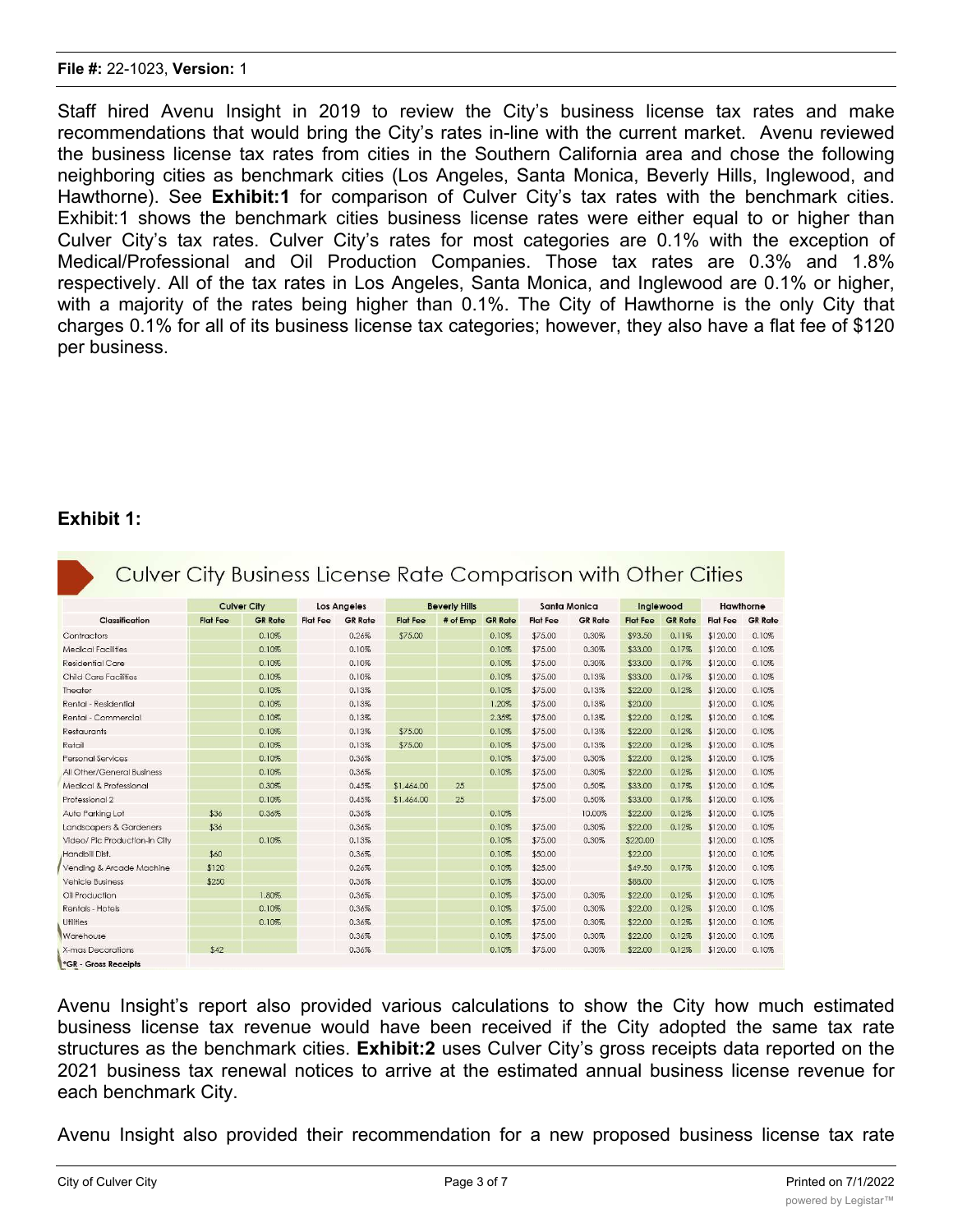structure (see **Attachment No.1**). They proposed ten different business license tax rates for gross receipts versus two rates the City currently uses. Using Avenu Insight's proposed business license tax rate structure and the gross receipts reported in 2021, the City's total revenue projection for business license revenue could potentially increase from \$12M to \$23M. It is clear in Exhibit 2 even with the increase in the proposed tax rates Culver City's increased rates would still be ranked fourth highest when compared to the benchmark cities. In summary, if Culver City accepted Avenu Insight's proposed tax rates, a business currently located in Culver City would still be paying a lower Business License tax than the benchmark cities of Los Angeles, Santa Monica, or Beverly Hills.

# **Exhibit: 2**



\* It is important to note that these estimates are derived using one year's gross receipts data, which may not necessarily be typical. Ultimately, the amount of additional revenue generated will depend on the gross receipts reported in any given *year.*

In 2019, Staff also hired a consulting firm, FM3, to conduct a survey on a potential business license tax ballot measure. The results of this survey stated:

- After both educational and opposition statements, 67% of the residents surveyed supported the measure. This type of ballot measure only requires a majority vote to pass.
- · Culver City residents supported increasing the City's business tax rates to be similar to other neighboring cities.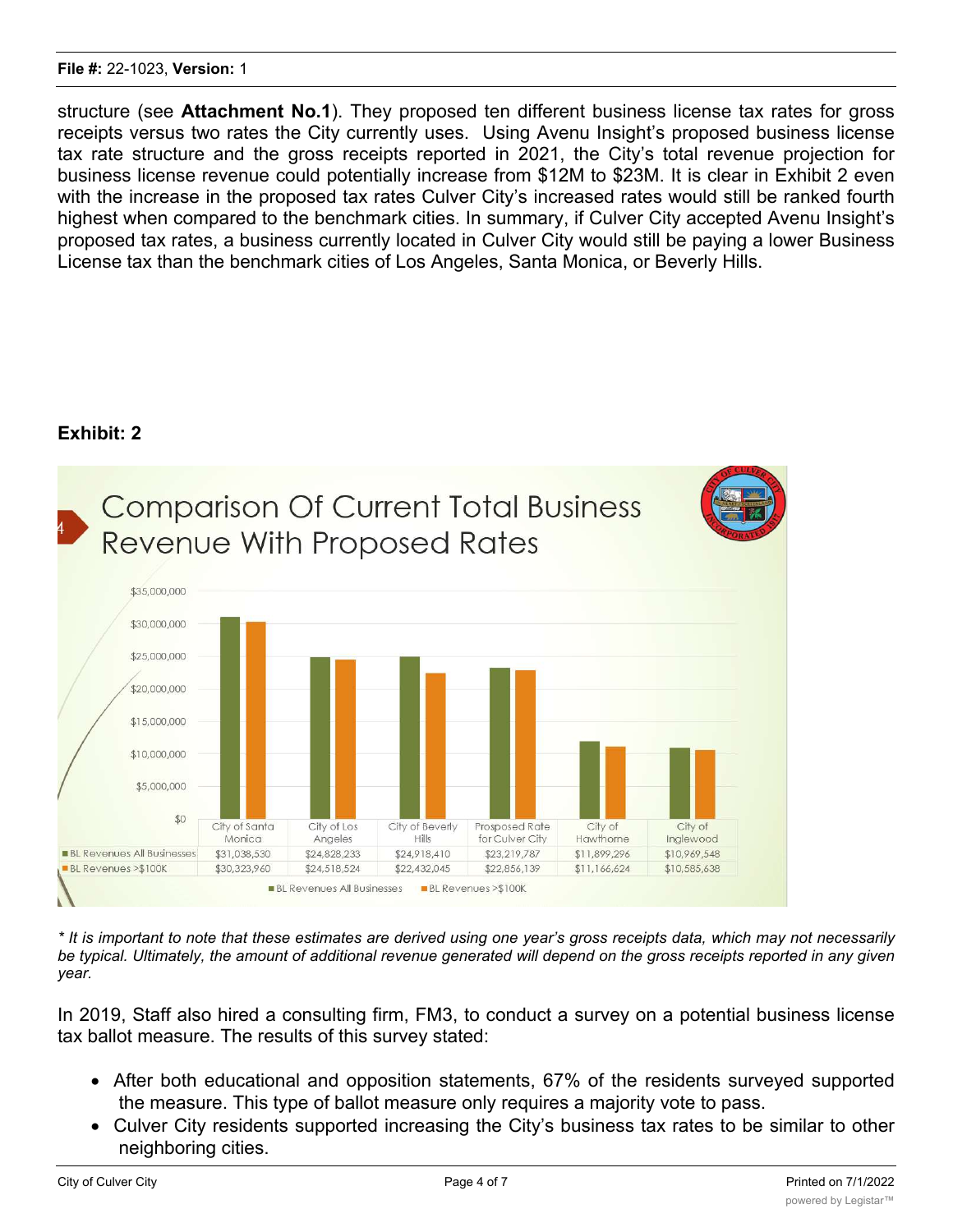- · Culver City residents supported exemptions to small businesses with gross receipts under \$100,000 and/or businesses with 10 or fewer employees.
	- $\circ$  If Council voted to include this exemption in the ballot language, it would lower the estimated revenues by approximately \$360,000.
- · Culver City residents also supported an annual adjustment to the proposed tax rates based on inflation.

During the January 10<sup>th</sup>, 2022 City Council meeting, Council directed staff to conduct a second survey. Staff hired FM3 to conduct the survey in April 2022. FM3 and staff drafted the following preliminary draft ballot question language:

# **CULVER CITY BUSINESS TAX AND LOCAL NEIGHBORHOOD SERVICES MEASURE.**

*Shall the measure to maintain firefighter, paramedic, police, emergency response services; upgrade roads, parks, libraries, senior/youth services, general fund services, preserve emergency reserve funds for natural disaster response by increasing the business license tax for the majority of businesses from an average of 0.14% to 0.24%, generating approximately \$12,000,000 annually until ended by voters, exempting qualifying small businesses, requiring audits/local use of funds, be adopted?*

The consultant, FM3, presented the survey results to the Affordable/Workforce Housing Ad Hoc Subcommittee, the Finance Advisory Committee (FAC), the Advisory Committee on Housing and Homelessness, and the Equity & Human Relations Advisory Committee in the month of April. City Council received this same presentation at the City Council Meeting on May 9th, 2022.

The results from the second survey indicated that 59% of the residents still supported the increase in business license tax rates. FM3's report states "A ballot measure to increase the city's Business License Tax is at a weaker position than when tested previously; however, when voters are provided with additional information about the proposal, support increases to six in ten. These results suggest Culver City should commit to a public education program to engage with the community to help residents understand how the proposed measure would be implemented and structured to promote fairness, and how funds raised would be used to address community priorities."

# **Finance Advisory Committee (FAC)**

Toward the end of 2019, Staff presented the FAC with the full Avenu Insight report, which included the proposed business license tax rate structures presented in Exhibit 2. The FAC also received a presentation from FM3 with the first survey results in early 2020. The FAC members voted to form a business license subcommittee and the FAC Subcommittee reviewed the information from Avenu Insight in detail. As indicated in the paragraph above, in April of 2022, the FAC received a second presentation from FM3 with the updated ballot measure survey results.

# *Legal Review*

Culver City's business tax rates were last substantially updated in 1965, so Finance staff along with the City Attorney's office are currently reviewing the entire Chapter 11.01 to ensure the tax language is up to date. If modifications are needed that would have a bearing on the tax rates charged, staff will bring those modifications back to City Council when it returns with a draft proposed ordinance, if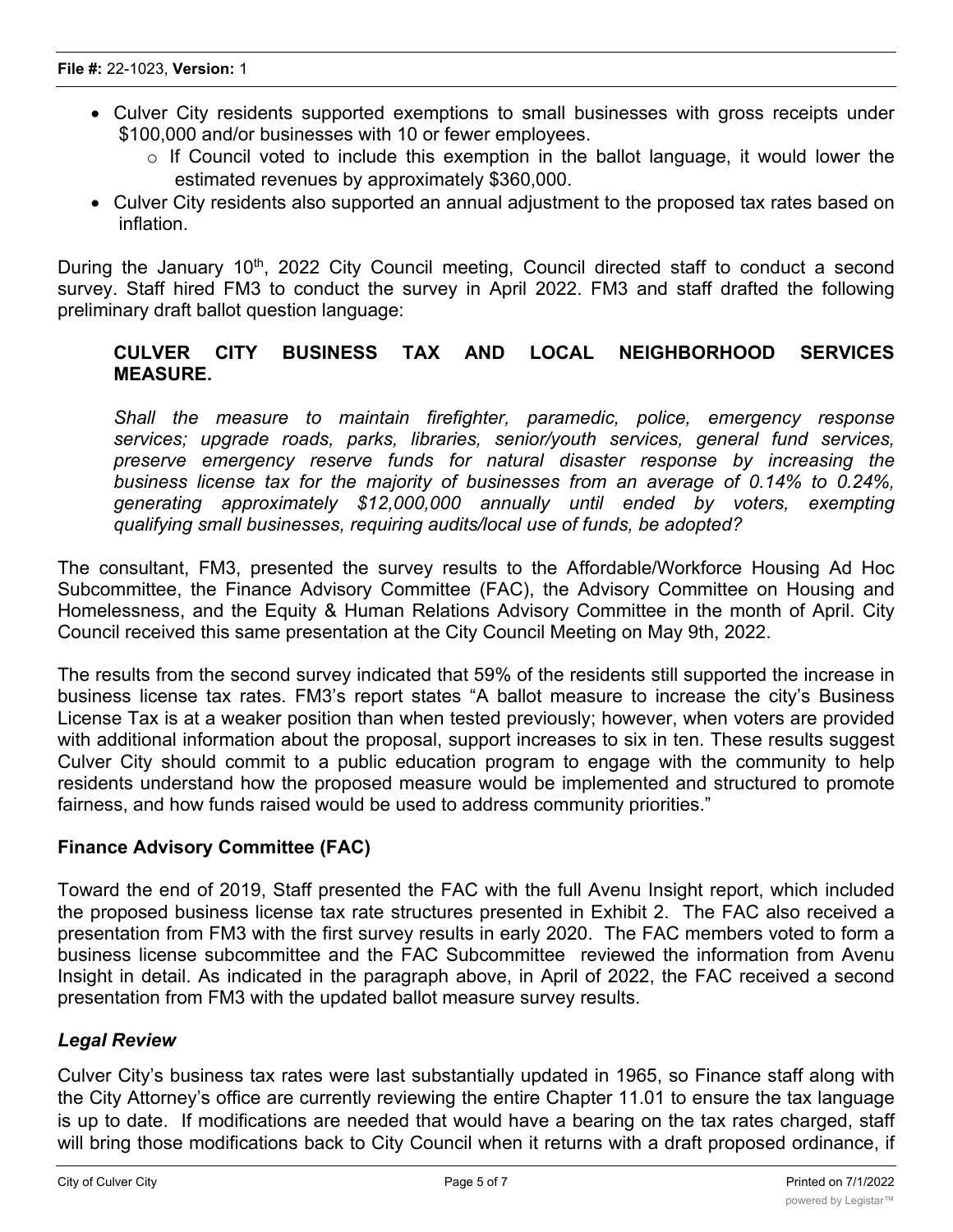the Council determines to place the matter on the November 8, 2022 ballot. It should be noted that these other types of modifications to Chapter 11.01 would only be included in the ballot measure ordinance if such changes would necessitate voter approval. Otherwise, those amendments would be included in a separate ordinance that would be considered directly by the City Council.

### *Ad Hoc Business License Tax Ballot Measure Subcommittee*

If City Council gives direction to move forward on increasing the Business License tax, staff recommends the creation of an Ad Hoc Subcommittee and the appointment of two City Council Members thereto to work with staff to make recommendations to Council on the following items:

- 1) Development of an ordinance to update Chapter 11 of the Municipal Code Ordinance;
- 2) Development of a new proposed business license tax rate structure.
	- a. Note: A more complex business license tax structure could become difficult for the taxpayers to calculate, more expensive for the City to monitor and it may require the City's third-party vendor, HdL to update their software system to accommodate the new rates;
- 3) Whether or not to provide exemptions to businesses on the first \$100,000 of gross receipts;
- 4) Whether or not to allow for annual Consumer Price Index increases; and
- 5) Additionally, the Subcommittee could be tasked with writing the arguments in favor of the Measure if the City Council votes to place it on the ballot. Voters will receive the ballot arguments, as well as an Impartial Analysis by the City Attorney, in their Voter Pamphlet

Staff and the City Attorney's Office may also need to work with a consultant in the preparation of the draft ordinance.

If the City Council provides direction to place such a business license tax increase on the November 8, 2022 ballot, staff would return to City Council with a draft proposed ordinance and ballot measure language on Monday, July 11, 2020, to meet the August  $12<sup>th</sup>$  deadline to place measures on the November 8, 2022 ballot.

# **FISCAL ANALYSIS**

If approved, the ballot measure will increase the City's cost to hold the General Municipal Election on November 8, 2022 by approximately \$20,000. That additional cost includes Los Angeles County's costs to print and provide the measure on the ballot. A public education program to inform the public about the ballot measure, if desired, is estimated to cost approximately \$30,000. These expenses will be paid from the General Fund's Non-Departmental Acct #10116100.619800.

If approved by voters, depending on the tax structure selected by City Council, the business license tax increase could have a positive impact of \$11 million annually on the General Fund, although taxes raised through this type of tax are unpredictable as they reflect the economic climate. A recession would likely have a significant negative impact on the amount of revenue generated by a business license tax measure.

# **ATTACHMENTS**

2022.05.23\_Attachment No. 1\_Avenue's Proposed Business License Rate Increase by